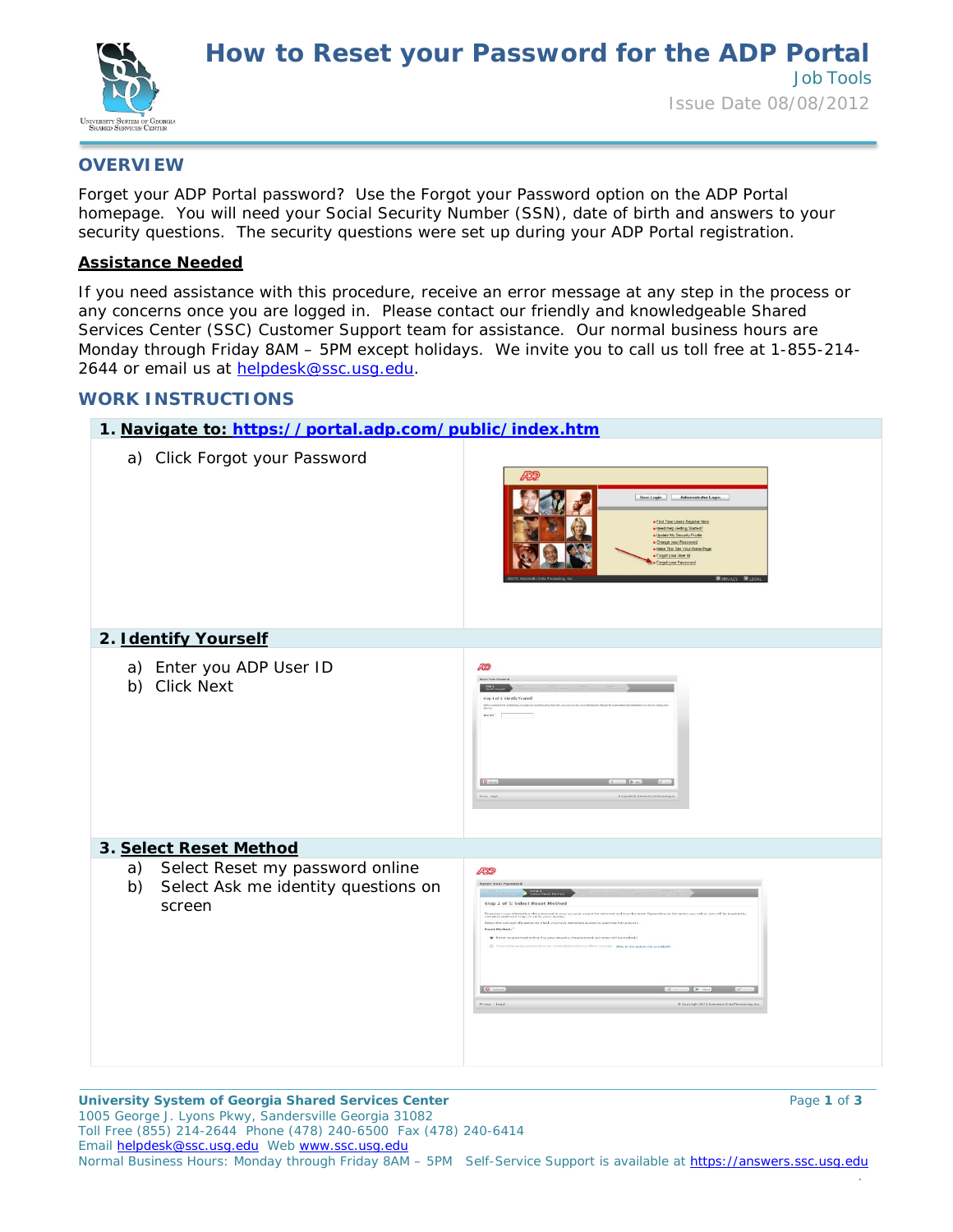**How to Reset your Password for the ADP Portal**



Issue Date 08/08/2012

Job Tools

| 4. Verify Information                                                                                                                                                                                                          |                                                                                                        |
|--------------------------------------------------------------------------------------------------------------------------------------------------------------------------------------------------------------------------------|--------------------------------------------------------------------------------------------------------|
| a) Verify your information<br>Note: You will need the last 4 digits of<br>your Social Security Number (SSN)<br>and date of birth.<br>b) Click Next                                                                             | <b>ADP</b><br>Reset Your<br>Step 3 of 5: Verify Information<br>effen Lest 4 Digits:<br>$\cdot$ $\cdot$ |
| 5. Verify Information                                                                                                                                                                                                          |                                                                                                        |
| a) Answer your security questions<br>Answers are not case sensitive.                                                                                                                                                           | <b>ADP</b><br>Reset Your Password<br>ep 3 of 5: Verify Informatio<br><b>Q</b> Cancel                   |
| 6. Reset Your Password                                                                                                                                                                                                         |                                                                                                        |
| a) Create and confirm and Confirm your<br>new password<br>Note: Password must be 8 characters<br>long and contain at least 1 letter and<br>1 number.<br>b) You will receive confirmation that<br>your password has been reset. | ÆP<br>Reset Your Password<br>Step 4 of 5: Reset Your Password<br>Possword strength                     |
| 7. Navigate to: https://portal.adp.com/public/index.htm                                                                                                                                                                        |                                                                                                        |